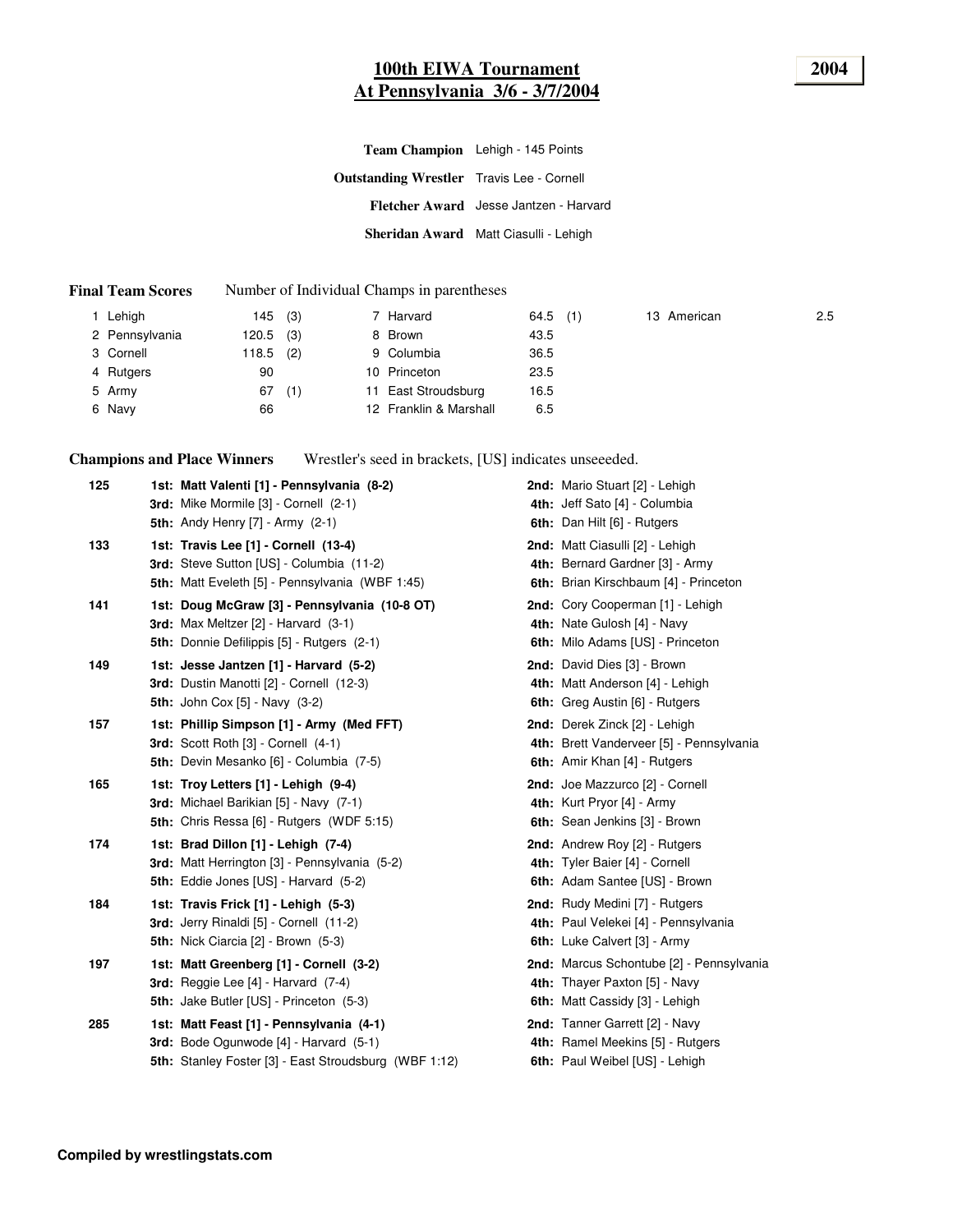## **3/6/2004 and 3/7/2004 at Pennsylvania 2004 EIWA Championship Page 1 of 10**

| Matt Valenti, Pennsylvania [1]    |                       |                        |                            |                            |                               |
|-----------------------------------|-----------------------|------------------------|----------------------------|----------------------------|-------------------------------|
| Ken Chu, Princeton                |                       | Matt Valenti Fall 2:55 |                            |                            |                               |
| Bye                               |                       |                        |                            | Matt Valenti Fall 1:25     |                               |
| Mark Koszyk, East Stroudsburg [8] |                       | Mark Koszyk            |                            |                            |                               |
| Sam Gray, Navy [5]                |                       |                        |                            |                            | Matt Valenti 6-0              |
| Brent Kakesako, Harvard           |                       | Sam Gray Fall 6:55     |                            |                            |                               |
| Bye                               |                       |                        |                            | Jeff Sato DFT 0:38         |                               |
| Jeff Sato, Columbia [4]           |                       | Jeff Sato              |                            |                            |                               |
| Mike Mormile, Cornell [3]         |                       |                        |                            |                            | Matt Valenti 8-2              |
| Bye                               |                       | Mike Mormile           |                            |                            |                               |
| Greg Pace, Brown                  |                       |                        |                            | Mike Mormile 9-1           |                               |
| Dan Hilt, Rutgers [6]             |                       | Greg Pace 4-2          |                            |                            |                               |
| Andy Henry, Army [7]              |                       |                        |                            |                            | Mario Stuart 5-2              |
| Trent Dixon, Franklin & Marshall  |                       | Andy Henry Fall 1:32   |                            |                            |                               |
| Matt Pelligrino, American         |                       |                        |                            | Mario Stuart TF 19-4, 7:00 |                               |
| Mario Stuart, Lehigh [2]          |                       |                        | Mario Stuart TF 21-5, 6:34 |                            |                               |
|                                   |                       |                        | <b>Consolation Bracket</b> |                            |                               |
| Ken Chu                           |                       |                        |                            |                            |                               |
| Bye                               | Ken Chu               |                        |                            |                            |                               |
|                                   |                       |                        | Andy Henry 14-4            |                            |                               |
|                                   | Andy Henry            |                        |                            | Andy Henry 1-0             |                               |
| <b>Brent Kakesako</b>             |                       |                        |                            |                            | Jeff Sato 17-6                |
| Bye                               | <b>Brent Kakesako</b> |                        |                            | Jeff Sato                  |                               |
|                                   |                       |                        | Greg Pace 9-5              |                            | Third Place: Mike Mormile 2-1 |
|                                   | Greg Pace             |                        |                            |                            |                               |
| Bye                               |                       |                        |                            |                            | Fifth Place: Andy Henry 2-1   |
| Dan Hilt                          | Dan Hilt              |                        |                            |                            |                               |
|                                   |                       |                        | Dan Hilt Med FFT           |                            |                               |
|                                   | Sam Gray              |                        |                            | Dan Hilt 5-2               |                               |
| <b>Trent Dixon</b>                |                       |                        |                            |                            | Mike Mormile 15-7             |
| Matt Pelligrino                   | Matt Pelligrino 16-5  |                        |                            | Mike Mormile               |                               |
|                                   |                       |                        | Mark Koszyk 8-0            |                            |                               |
|                                   | Mark Koszyk           |                        |                            |                            |                               |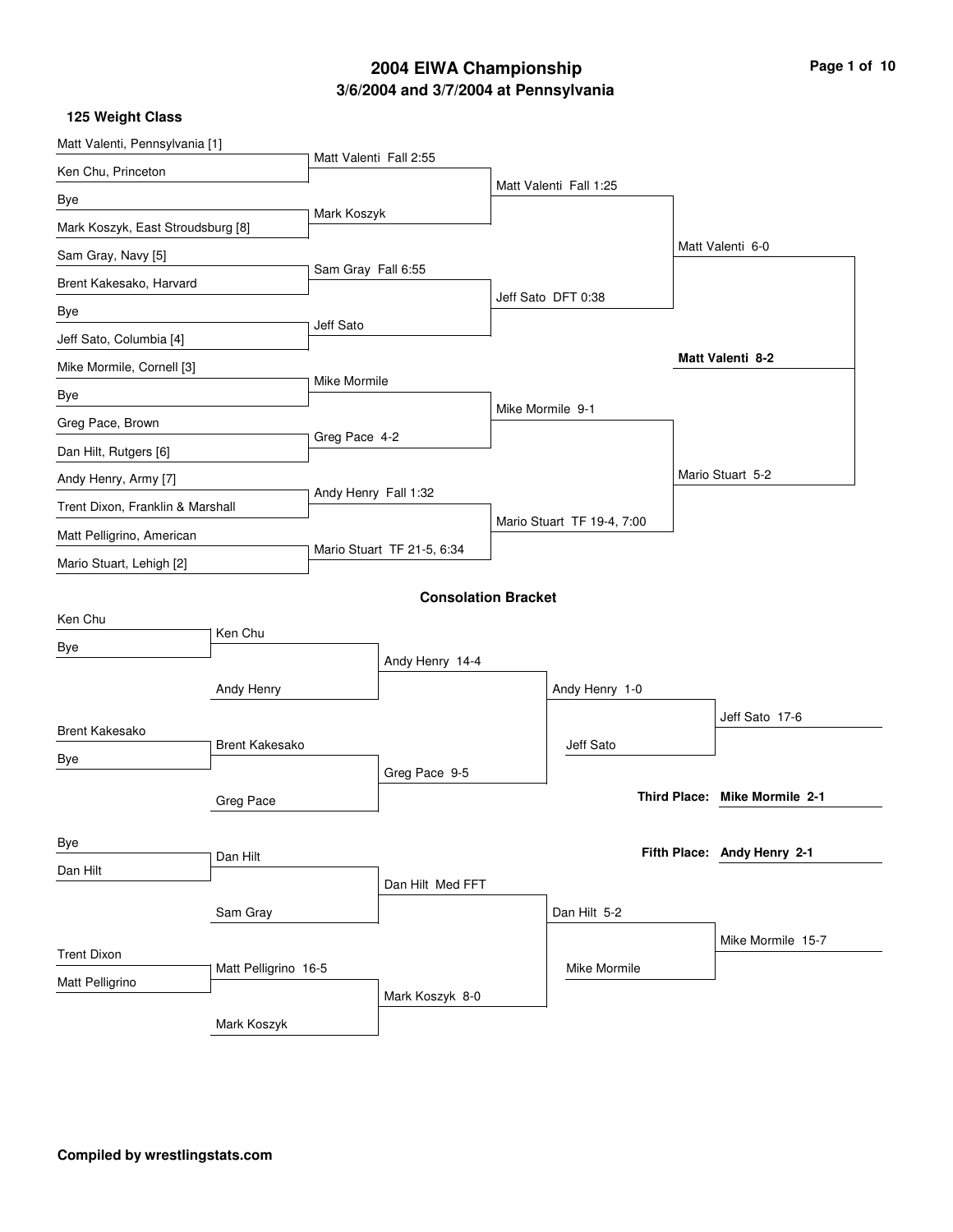## **3/6/2004 and 3/7/2004 at Pennsylvania 2004 EIWA Championship Page 2 of 10**

| Travis Lee, Cornell [1]               |                        |                         |                            |                  |                          |                                     |
|---------------------------------------|------------------------|-------------------------|----------------------------|------------------|--------------------------|-------------------------------------|
| Bye                                   |                        | <b>Travis Lee</b>       |                            |                  |                          |                                     |
| Dave Ajibade, Rutgers                 |                        |                         |                            |                  | Travis Lee TF 18-2, 6:54 |                                     |
| Rich Gebauer, Franklin & Marshall [8] |                        | Dave Ajibade 10-3       |                            |                  |                          |                                     |
| Matt Eveleth, Pennsylvania [5]        |                        |                         |                            |                  |                          | Travis Lee 15-4                     |
| Greg Cook, Harvard                    |                        | Matt Eveleth Fall 2:52  |                            | Matt Eveleth 4-3 |                          |                                     |
| Dan Appello, Brown                    |                        | Brian Kirschbaum 6-2    |                            |                  |                          |                                     |
| Brian Kirschbaum, Princeton [4]       |                        |                         |                            |                  |                          |                                     |
| Bernard Gardner, Army [3]             |                        | <b>Bernard Gardner</b>  |                            |                  |                          | Travis Lee 13-4                     |
| Bye                                   |                        |                         |                            |                  | Bernard Gardner 7-4      |                                     |
| Dan Gonzales, East Stroudsburg        |                        |                         | Brad Canterbury 5-4 TB2    |                  |                          |                                     |
| Brad Canterbury, Navy [6]             |                        |                         |                            |                  |                          |                                     |
| Steve Sutton, Columbia [7]            |                        | <b>Steve Sutton</b>     |                            |                  |                          | Matt Ciasulli 4-0                   |
| Bye                                   |                        |                         |                            |                  | Matt Ciasulli Fall 2:21  |                                     |
| Eric Levine, American                 |                        | Matt Ciasulli Fall 1:40 |                            |                  |                          |                                     |
| Matt Ciasulli, Lehigh [2]             |                        |                         |                            |                  |                          |                                     |
|                                       |                        |                         | <b>Consolation Bracket</b> |                  |                          |                                     |
| Bye                                   | <b>Rich Gebauer</b>    |                         |                            |                  |                          |                                     |
| <b>Rich Gebauer</b>                   |                        |                         | Steve Sutton 9-3           |                  |                          |                                     |
|                                       | <b>Steve Sutton</b>    |                         |                            |                  | Steve Sutton 8-0         |                                     |
|                                       |                        |                         |                            |                  |                          | Steve Sutton 10-0                   |
| Greg Cook                             | Dan Appello 11-6       |                         |                            |                  | Matt Eveleth             |                                     |
| Dan Appello                           |                        |                         | Dan Appello 6-3            |                  |                          |                                     |
|                                       | <b>Brad Canterbury</b> |                         |                            |                  |                          | Third Place: Steve Sutton 11-2      |
|                                       |                        |                         |                            |                  |                          |                                     |
| Bye                                   | Dan Gonzales           |                         |                            |                  |                          | Fifth Place: Matt Eveleth Fall 1:45 |
| Dan Gonzales                          |                        |                         | Brian Kirschbaum 4-3       |                  |                          |                                     |
|                                       | Brian Kirschbaum       |                         |                            |                  | Brian Kirschbaum 2-1     |                                     |
|                                       |                        |                         |                            |                  |                          | Bernard Gardner Fall 5:59           |
| Bye                                   | Eric Levine            |                         |                            |                  | <b>Bernard Gardner</b>   |                                     |
| Eric Levine                           |                        |                         | Dave Ajibade Fall 1:05     |                  |                          |                                     |
|                                       | Dave Ajibade           |                         |                            |                  |                          |                                     |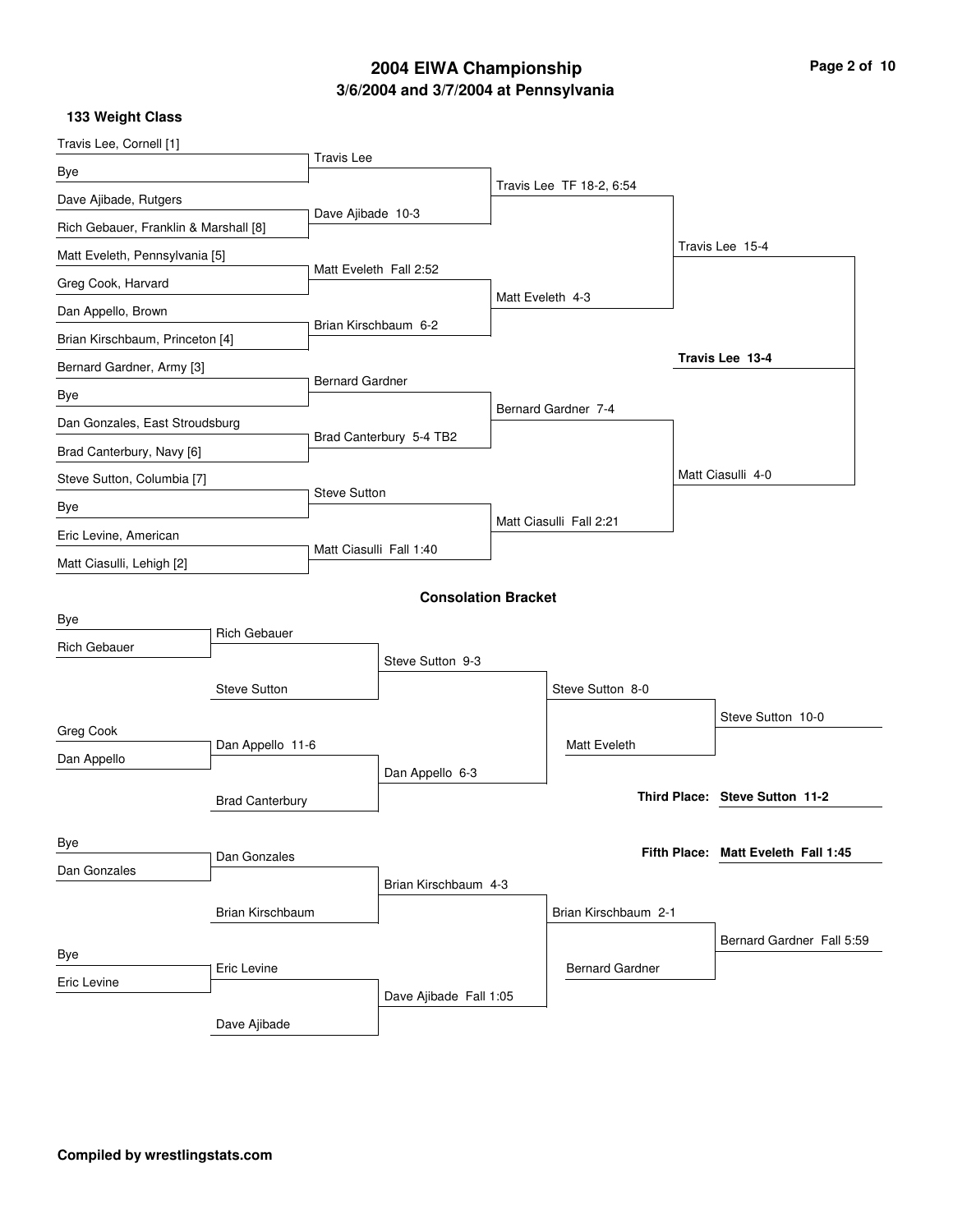# **3/6/2004 and 3/7/2004 at Pennsylvania 2004 EIWA Championship Page 3 of 10**

| Cory Cooperman, Lehigh [1]          |                          |                      |                             |                 |                              |                                    |
|-------------------------------------|--------------------------|----------------------|-----------------------------|-----------------|------------------------------|------------------------------------|
| Bye                                 |                          | Cory Cooperman       |                             |                 |                              |                                    |
| Mike Ashton, Brown                  |                          |                      |                             |                 | Cory Cooperman TF 15-0, 7:00 |                                    |
| Patrick Simpson, Army [8]           |                          | Patrick Simpson 15-2 |                             |                 |                              |                                    |
| Donnie Defilippis, Rutgers [5]      |                          |                      |                             |                 |                              | Cory Cooperman Fall 3:19           |
| Milo Adams, Princeton               |                          |                      | Donnie Defilippis 11-2      |                 |                              |                                    |
| Bye                                 |                          |                      |                             | Nate Gulosh 9-7 |                              |                                    |
| Nate Gulosh, Navy [4]               |                          | Nate Gulosh          |                             |                 |                              |                                    |
| Doug McGraw, Pennsylvania [3]       |                          |                      |                             |                 |                              | Doug McGraw 10-8 OT                |
| Tyler Rapp, East Stroudsburg        |                          |                      | Doug McGraw Fall 2:27       |                 |                              |                                    |
| Bye                                 |                          |                      |                             |                 | Doug McGraw 8-0              |                                    |
| Anthony Constantino, Columbia [6]   |                          | Anthony Constantino  |                             |                 |                              |                                    |
| Ryan Bridge, Cornell [7]            |                          |                      |                             |                 |                              | Doug McGraw 11-6                   |
| Dan Lobsenz, American               |                          | Ryan Bridge 8-4      |                             | Max Meltzer 9-2 |                              |                                    |
| Joseph Peretta, Franklin & Marshall |                          | Max Meltzer 15-3     |                             |                 |                              |                                    |
| Max Meltzer, Harvard [2]            |                          |                      |                             |                 |                              |                                    |
|                                     |                          |                      | <b>Consolation Bracket</b>  |                 |                              |                                    |
| Bye                                 | Mike Ashton              |                      |                             |                 |                              |                                    |
| Mike Ashton                         |                          |                      | Mike Ashton 11-2            |                 |                              |                                    |
|                                     | Ryan Bridge              |                      |                             |                 | Milo Adams 5-2               |                                    |
|                                     |                          |                      |                             |                 |                              | Nate Gulosh Fall 2:06              |
| Milo Adams                          | Milo Adams               |                      |                             |                 | Nate Gulosh                  |                                    |
| Bye                                 |                          |                      | Milo Adams 6-2              |                 |                              |                                    |
|                                     | Anthony Constantino      |                      |                             |                 |                              | Third Place: Max Meltzer 3-1       |
|                                     |                          |                      |                             |                 |                              |                                    |
| <b>Tyler Rapp</b>                   | <b>Tyler Rapp</b>        |                      |                             |                 |                              | Fifth Place: Donnie Defilippis 2-1 |
| Bye                                 |                          |                      | Donnie Defilippis Fall 2:26 |                 |                              |                                    |
|                                     | Donnie Defilippis        |                      |                             |                 | Donnie Defilippis Fall 2:16  |                                    |
|                                     |                          |                      |                             |                 |                              | Max Meltzer 13-10                  |
| Dan Lobsenz                         | Joseph Peretta Fall 2:19 |                      |                             |                 | Max Meltzer                  |                                    |
| Joseph Peretta                      |                          |                      | Patrick Simpson 19-10       |                 |                              |                                    |
|                                     | Patrick Simpson          |                      |                             |                 |                              |                                    |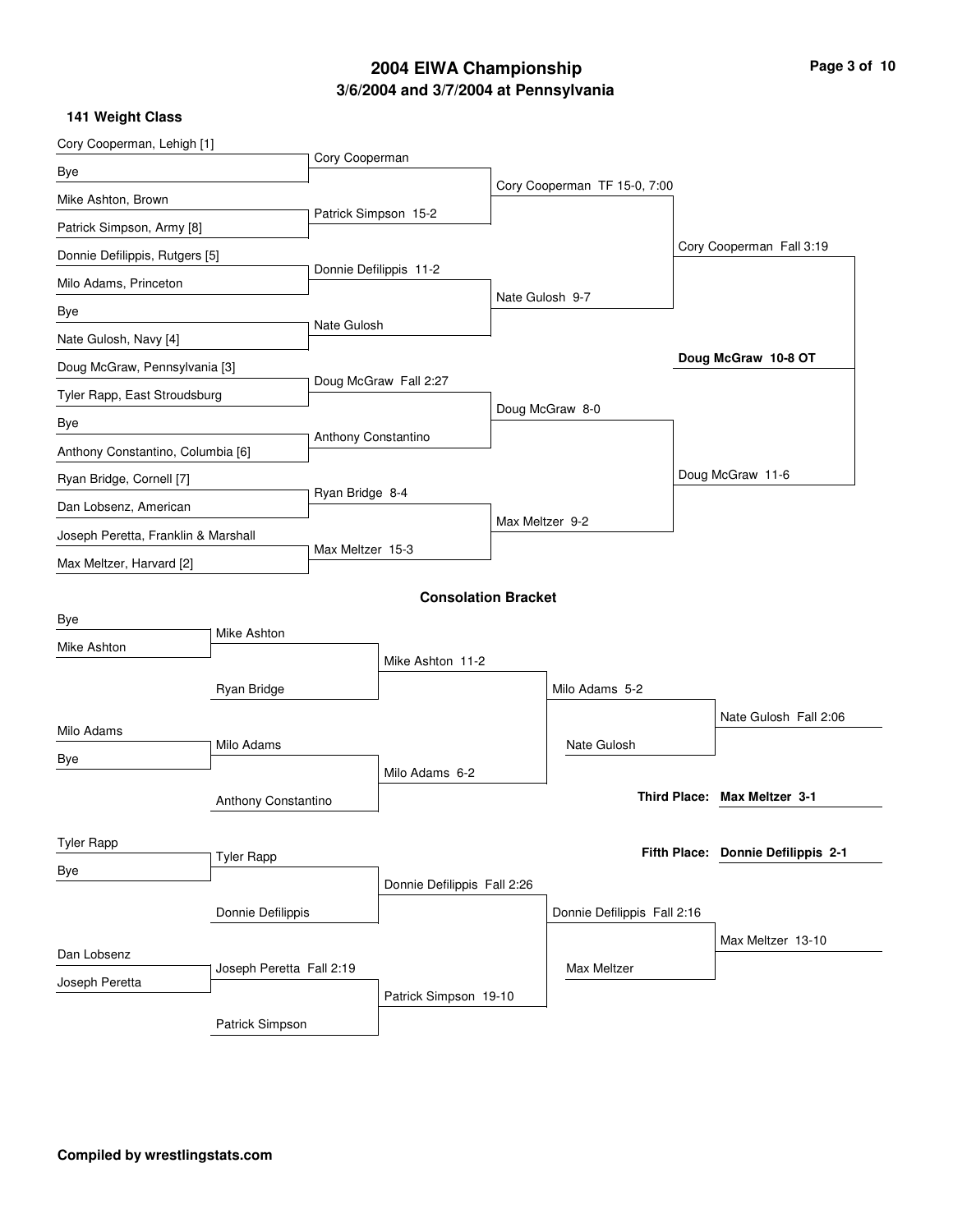## **3/6/2004 and 3/7/2004 at Pennsylvania 2004 EIWA Championship**

| Page 4 of 10 |  |  |
|--------------|--|--|
|              |  |  |

| 149 Weight Class                    |                     |                    |                              |                     |                                  |
|-------------------------------------|---------------------|--------------------|------------------------------|---------------------|----------------------------------|
| Jesse Jantzen, Harvard [1]          |                     |                    | Jesse Jantzen Fall 1:23      |                     |                                  |
| Rob Hitschler, Pennsylvania         |                     |                    |                              | Jesse Jantzen 13-0  |                                  |
| Tom Kniesewski, American            |                     | Erik Norgaard 2-1  |                              |                     |                                  |
| Erik Norgaard, Columbia [8]         |                     |                    |                              |                     |                                  |
| John Cox, Navy [5]                  |                     |                    |                              |                     | Jesse Jantzen 7-4                |
| Bye                                 |                     | John Cox           |                              | Matt Anderson 9-6   |                                  |
| Matt Piselli, Princeton             |                     |                    |                              |                     |                                  |
| Matt Anderson, Lehigh [4]           |                     |                    | Matt Anderson Fall 3:47      |                     |                                  |
| David Dies, Brown [3]               |                     |                    |                              |                     | Jesse Jantzen 5-2                |
| Matt McConnell, Franklin & Marshall |                     | David Dies 14-4    |                              |                     |                                  |
| Bye                                 |                     |                    |                              | David Dies 4-3 TB   |                                  |
| Greg Austin, Rutgers [6]            |                     | <b>Greg Austin</b> |                              |                     |                                  |
| Anthony Dunkin, Army [7]            |                     |                    |                              |                     | David Dies 1-0                   |
| Bye                                 |                     | Anthony Dunkin     |                              |                     |                                  |
| Nick Rock, East Stroudsburg         |                     |                    |                              | Dustin Manotti 16-6 |                                  |
| Dustin Manotti, Cornell [2]         |                     |                    | Dustin Manotti TF 22-7, 6:50 |                     |                                  |
|                                     |                     |                    | <b>Consolation Bracket</b>   |                     |                                  |
| Rob Hitschler                       |                     |                    |                              |                     |                                  |
| Tom Kniesewski                      | Rob Hitschler 9-8   |                    |                              |                     |                                  |
|                                     |                     |                    | Anthony Dunkin 13-3          |                     |                                  |
|                                     | Anthony Dunkin      |                    |                              | Greg Austin 7-3     |                                  |
| Bye                                 |                     |                    |                              | Matt Anderson       | Matt Anderson 6-0                |
| <b>Matt Piselli</b>                 | <b>Matt Piselli</b> |                    |                              |                     |                                  |
|                                     |                     |                    | Greg Austin 9-0              |                     | Third Place: Dustin Manotti 12-3 |
|                                     | <b>Greg Austin</b>  |                    |                              |                     |                                  |
| Matt McConnell                      |                     |                    |                              |                     | Fifth Place: John Cox 3-2        |
| Bye                                 | Matt McConnell      |                    |                              |                     |                                  |
|                                     |                     |                    | John Cox 11-0                |                     |                                  |
|                                     | John Cox            |                    |                              | John Cox 9-3        |                                  |
| Bye                                 |                     |                    |                              |                     | Dustin Manotti 14-4              |
| Nick Rock                           | Nick Rock           |                    |                              | Dustin Manotti      |                                  |
|                                     |                     |                    | Erik Norgaard 11-0           |                     |                                  |
|                                     | Erik Norgaard       |                    |                              |                     |                                  |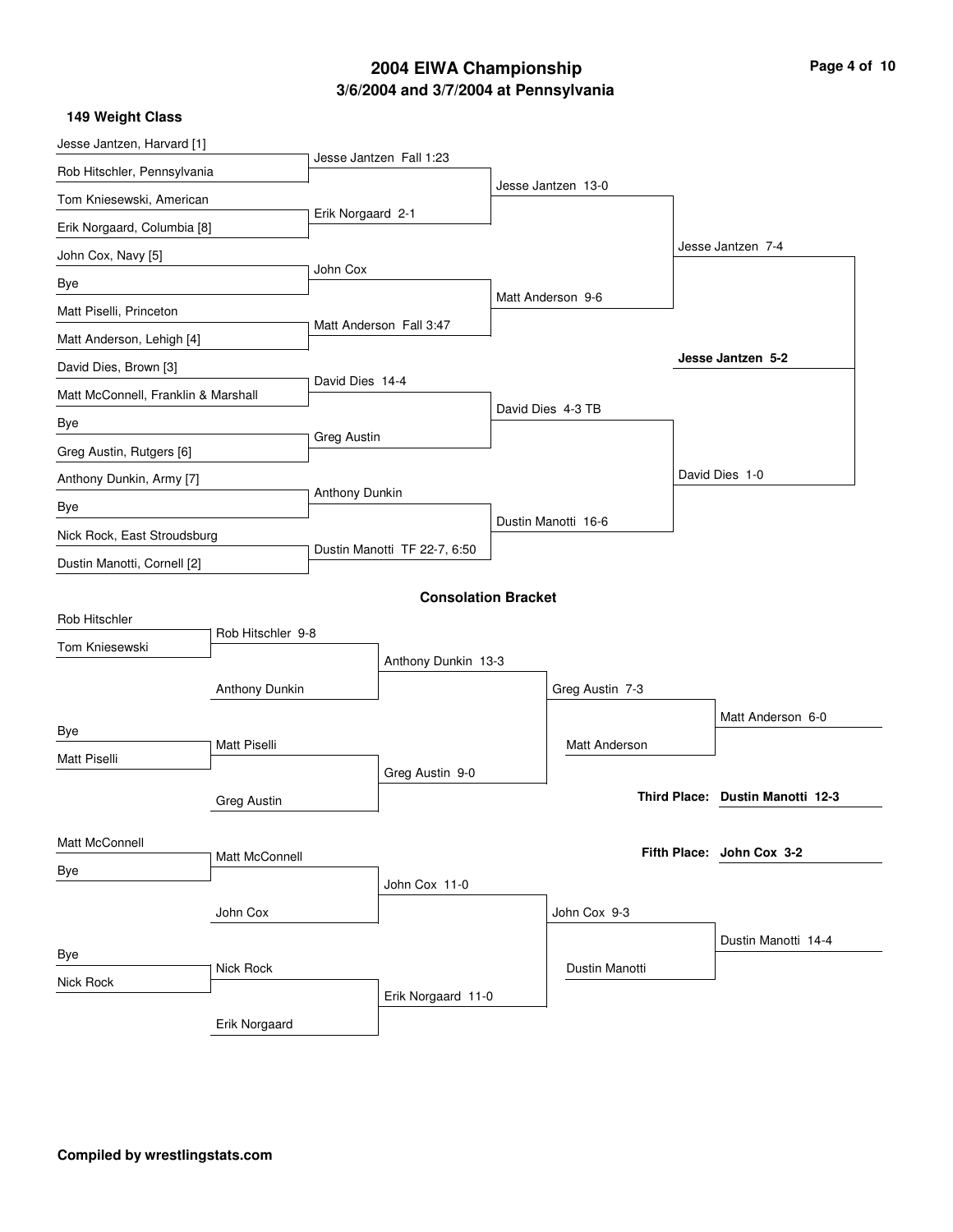# **3/6/2004 and 3/7/2004 at Pennsylvania 2004 EIWA Championship Page 5 of 10**

| Phillip Simpson, Army [1]                 |                   |                             |                            |                 |                         |                                |
|-------------------------------------------|-------------------|-----------------------------|----------------------------|-----------------|-------------------------|--------------------------------|
| Bye                                       |                   | Phillip Simpson             |                            |                 |                         |                                |
| Charlie Wiggins, Princeton                |                   |                             |                            |                 | Phillip Simpson 12-3    |                                |
| Michael Parziale, Franklin & Marshall [8] |                   |                             | Michael Parziale Fall 6:22 |                 |                         |                                |
| Brett Vanderveer, Pennsylvania [5]        |                   |                             |                            |                 |                         | Phillip Simpson 7-2            |
| Michael Savino, Brown                     |                   | <b>Brett Vanderveer 4-1</b> |                            |                 |                         |                                |
| Bye                                       |                   |                             |                            |                 | Brett Vanderveer 4-3    |                                |
| Amir Khan Jr., Rutgers [4]                |                   | Amir Khan Jr.               |                            |                 |                         |                                |
| Scott Roth, Cornell [3]                   |                   |                             |                            |                 |                         | <b>Phillip Simpson Med FFT</b> |
| Bye                                       |                   | Scott Roth                  |                            |                 |                         |                                |
| Brandon Kauffman, Harvard                 |                   |                             |                            | Scott Roth 4-2  |                         |                                |
| Devin Mesanko, Columbia [6]               |                   | Devin Mesanko 10-6          |                            |                 |                         |                                |
| Michael Carbonaro, Navy [7]               |                   |                             |                            |                 |                         | Derek Zinck 8-3                |
| Keith Kleckner, East Stroudsburg          |                   |                             | Michael Carbonaro 6-0      |                 |                         |                                |
| Bye                                       |                   |                             |                            | Derek Zinck 9-3 |                         |                                |
| Derek Zinck, Lehigh [2]                   |                   | Derek Zinck                 |                            |                 |                         |                                |
|                                           |                   |                             | <b>Consolation Bracket</b> |                 |                         |                                |
| Bye                                       |                   |                             |                            |                 |                         |                                |
| Charlie Wiggins                           | Charlie Wiggins   |                             |                            |                 |                         |                                |
|                                           |                   |                             | Michael Carbonaro 12-3     |                 |                         |                                |
|                                           | Michael Carbonaro |                             |                            |                 | Devin Mesanko 11-5      |                                |
| Michael Savino                            |                   |                             |                            |                 |                         | Brett Vanderveer 8-6           |
| Bye                                       | Michael Savino    |                             |                            |                 | <b>Brett Vanderveer</b> |                                |
|                                           |                   |                             | Devin Mesanko 6-3          |                 |                         | Third Place: Scott Roth 4-1    |
|                                           | Devin Mesanko     |                             |                            |                 |                         |                                |
| Bye                                       |                   |                             |                            |                 |                         | Fifth Place: Devin Mesanko 7-5 |
| Brandon Kauffman                          | Brandon Kauffman  |                             |                            |                 |                         |                                |
|                                           |                   |                             | Amir Khan Jr. 13-2         |                 |                         |                                |
|                                           | Amir Khan Jr.     |                             |                            |                 | Amir Khan Jr. 7-2       |                                |
| Keith Kleckner                            |                   |                             |                            |                 |                         | Scott Roth 7-4                 |
| Bye                                       | Keith Kleckner    |                             |                            |                 | Scott Roth              |                                |
|                                           |                   |                             | Keith Kleckner 8-6 OT      |                 |                         |                                |
|                                           | Michael Parziale  |                             |                            |                 |                         |                                |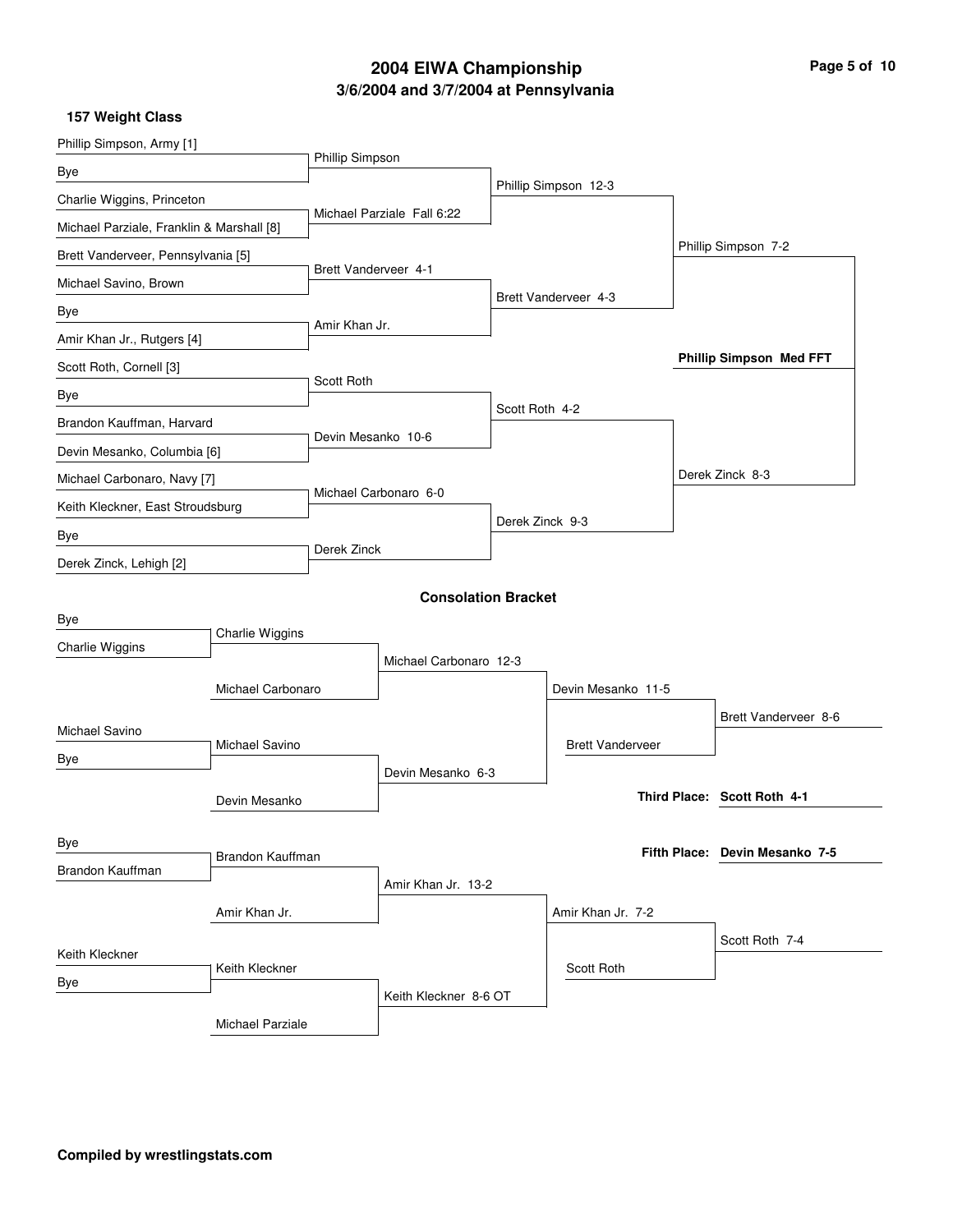## **3/6/2004 and 3/7/2004 at Pennsylvania 2004 EIWA Championship**

| Page 6 of 10 |  |  |  |
|--------------|--|--|--|
|--------------|--|--|--|

| Troy Letters, Lehigh [1]           |                      |                        |                            |                 |                            |                                   |
|------------------------------------|----------------------|------------------------|----------------------------|-----------------|----------------------------|-----------------------------------|
| Dwayne Hash-Barberis, American     |                      | Troy Letters Fall 1:03 |                            |                 |                            |                                   |
| Bye                                |                      |                        |                            |                 | Troy Letters TF 22-7, 7:00 |                                   |
| Keith Smith, East Stroudsburg [8]  |                      | Keith Smith            |                            |                 |                            |                                   |
| Michael Barikian, Navy [5]         |                      |                        |                            |                 |                            | Troy Letters 17-7                 |
| Bye                                |                      | Michael Barikian       |                            |                 |                            |                                   |
| J.T. Young, Harvard                |                      |                        |                            |                 | Michael Barikian 9-6       |                                   |
| Kurt Pryor, Army [4]               |                      | Kurt Pryor Fall 6:01   |                            |                 |                            |                                   |
| Sean Jenkins, Brown [3]            |                      |                        |                            |                 |                            | Troy Letters 9-4                  |
| Bye                                |                      | Sean Jenkins           |                            |                 |                            |                                   |
| Ted Seemuller, Franklin & Marshall |                      |                        |                            | Chris Ressa 6-5 |                            |                                   |
| Chris Ressa, Rutgers [6]           |                      | Chris Ressa 10-1       |                            |                 |                            |                                   |
| Richard Ferguson, Pennsylvania [7] |                      |                        |                            |                 |                            | Joe Mazzurco 12-4                 |
| Matt DeNichilo, Princeton          |                      |                        | Richard Ferguson 8-0       |                 |                            |                                   |
| Bye                                |                      |                        |                            |                 | Joe Mazzurco 14-5          |                                   |
| Joe Mazzurco, Cornell [2]          |                      | Joe Mazzurco           |                            |                 |                            |                                   |
|                                    |                      |                        |                            |                 |                            |                                   |
| Dwayne Hash-Barberis               |                      |                        | <b>Consolation Bracket</b> |                 |                            |                                   |
| Bye                                | Dwayne Hash-Barberis |                        |                            |                 |                            |                                   |
|                                    |                      |                        | Richard Ferguson 7-6       |                 |                            |                                   |
|                                    | Richard Ferguson     |                        |                            |                 | Sean Jenkins 3-2           |                                   |
| Bye                                |                      |                        |                            |                 |                            | Michael Barikian 14-2             |
| J.T. Young                         | J.T. Young           |                        |                            |                 | Michael Barikian           |                                   |
|                                    |                      |                        | Sean Jenkins 6-3           |                 |                            |                                   |
|                                    | Sean Jenkins         |                        |                            |                 |                            | Third Place: Michael Barikian 7-1 |
|                                    |                      |                        |                            |                 |                            |                                   |
| Bye                                | <b>Ted Seemuller</b> |                        |                            |                 |                            | Fifth Place: Chris Ressa DFT 5:15 |
| <b>Ted Seemuller</b>               |                      |                        | Kurt Pryor Fall 0:52       |                 |                            |                                   |
|                                    | Kurt Pryor           |                        |                            |                 | Kurt Pryor 2-1             |                                   |
|                                    |                      |                        |                            |                 |                            | Kurt Pryor Fall 3:24              |
| Matt DeNichilo                     | Matt DeNichilo       |                        |                            |                 | Chris Ressa                |                                   |
| Bye                                |                      |                        | Keith Smith 6-2            |                 |                            |                                   |
|                                    | Keith Smith          |                        |                            |                 |                            |                                   |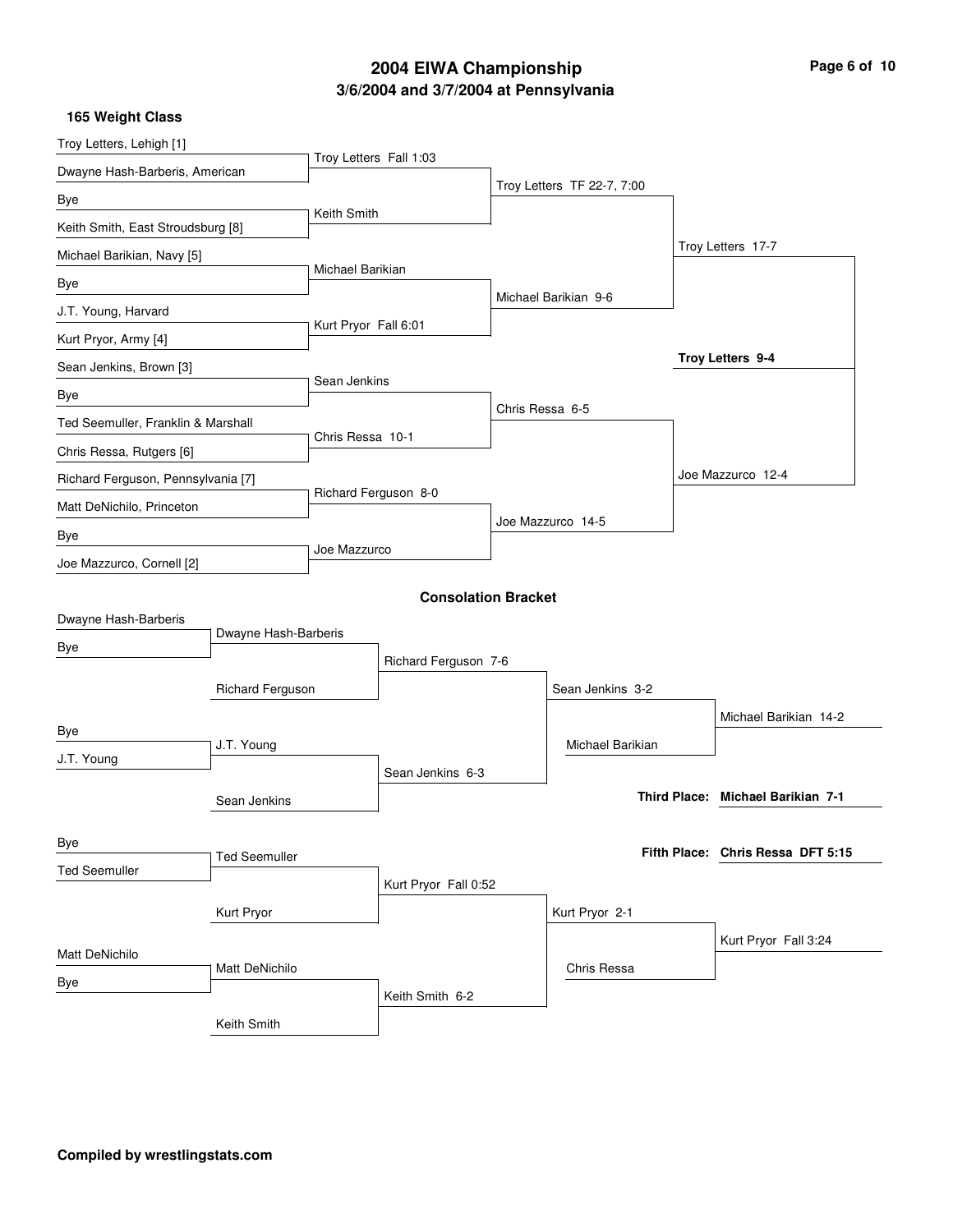## **3/6/2004 and 3/7/2004 at Pennsylvania 2004 EIWA Championship**

| Page 7 of 10 |  |
|--------------|--|
|--------------|--|

| Brad Dillon, Lehigh [1]              |                    |                       |                            |                     |                       |                                  |
|--------------------------------------|--------------------|-----------------------|----------------------------|---------------------|-----------------------|----------------------------------|
| Adam Santee, Brown                   |                    | Brad Dillon Fall 3:56 |                            |                     |                       |                                  |
| Bye                                  |                    |                       |                            |                     | Brad Dillon Fall 1:37 |                                  |
| Sven Hafemeister, Columbia [8]       |                    | Sven Hafemeister      |                            |                     |                       |                                  |
| Andrew Hemminger, Navy [5]           |                    |                       |                            |                     |                       | Brad Dillon 14-4                 |
| Jack Fleming, Princeton              |                    | Andrew Hemminger 3-1  |                            |                     |                       |                                  |
| Bye                                  |                    |                       |                            | Tyler Baier 12-0    |                       |                                  |
| Tyler Baier, Cornell [4]             |                    | <b>Tyler Baier</b>    |                            |                     |                       |                                  |
| Matt Herrington, Pennsylvania [3]    |                    |                       |                            |                     |                       | Brad Dillon 7-4                  |
| Gabriel Lucero, Army                 |                    | Matt Herrington 10-5  |                            |                     |                       |                                  |
| Bye                                  |                    |                       |                            | Matt Herrington 8-1 |                       |                                  |
| Nathan Schy, Franklin & Marshall [6] |                    | Nathan Schy           |                            |                     |                       |                                  |
| John Carr, East Stroudsburg [7]      |                    |                       |                            |                     |                       | Andrew Roy 6-0                   |
| Bye                                  |                    | John Carr             |                            |                     |                       |                                  |
| Eddie Jones, Harvard                 |                    |                       |                            | Andrew Roy 9-1      |                       |                                  |
| Andrew Roy, Rutgers [2]              |                    | Andrew Roy 13-4       |                            |                     |                       |                                  |
|                                      |                    |                       | <b>Consolation Bracket</b> |                     |                       |                                  |
| Adam Santee                          |                    |                       |                            |                     |                       |                                  |
| Bye                                  | <b>Adam Santee</b> |                       |                            |                     |                       |                                  |
|                                      |                    |                       | Adam Santee 7-2            |                     |                       |                                  |
|                                      | John Carr          |                       |                            |                     | Adam Santee 3-1 OT    |                                  |
| Jack Fleming                         |                    |                       |                            |                     |                       | Tyler Baier Fall 4:37            |
| Jack Fleming                         |                    |                       |                            |                     | <b>Tyler Baier</b>    |                                  |
| Bye<br>Nathan Schy                   |                    |                       | Nathan Schy 6-3            |                     |                       |                                  |
|                                      |                    |                       |                            |                     |                       | Third Place: Matt Herrington 5-2 |
|                                      |                    |                       |                            |                     |                       |                                  |
| Gabriel Lucero                       | Gabriel Lucero     |                       |                            |                     |                       | Fifth Place: Eddie Jones 5-2     |
| Bye                                  |                    |                       | Andrew Hemminger 12-6      |                     |                       |                                  |
| Andrew Hemminger                     |                    |                       |                            | Eddie Jones 6-5     |                       |                                  |
|                                      |                    |                       |                            |                     |                       | Matt Herrington 10-2             |
| Bye<br>Eddie Jones                   |                    |                       |                            |                     | Matt Herrington       |                                  |
| Eddie Jones                          |                    |                       | Eddie Jones 8-3            |                     |                       |                                  |
|                                      | Sven Hafemeister   |                       |                            |                     |                       |                                  |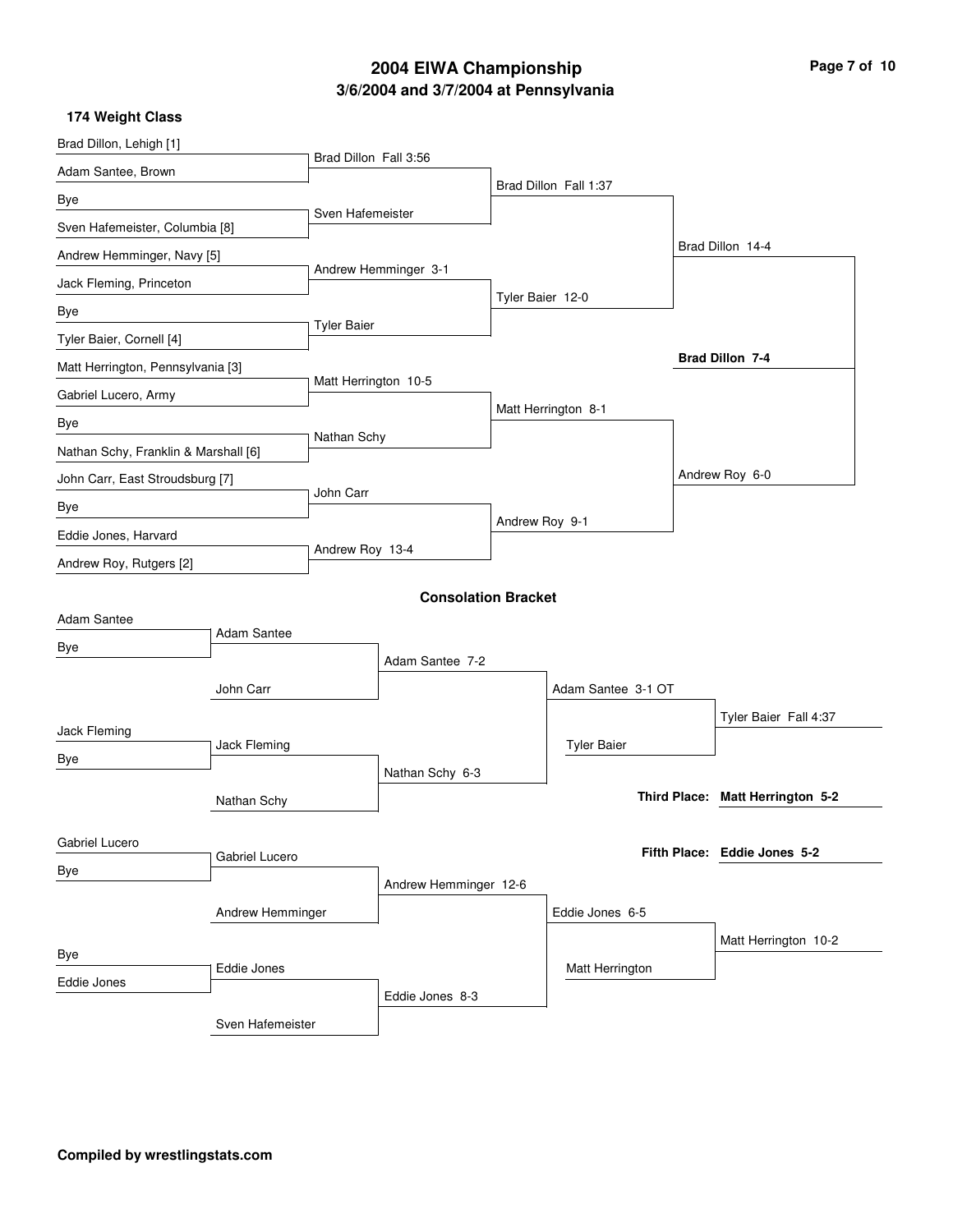## **3/6/2004 and 3/7/2004 at Pennsylvania 2004 EIWA Championship Page 8 of 10**

| Travis Frick, Lehigh [1]                      |               |                     |                         |                            |                       |                                 |
|-----------------------------------------------|---------------|---------------------|-------------------------|----------------------------|-----------------------|---------------------------------|
| Bye                                           |               | <b>Travis Frick</b> |                         |                            |                       |                                 |
| Alan Sista, Princeton                         |               |                     |                         |                            | Travis Frick DFT 1:40 |                                 |
| P.J. Jones, Harvard [8]                       |               | P.J. Jones 10-9     |                         |                            |                       |                                 |
| Jerry Rinaldi, Cornell [5]                    |               |                     |                         |                            |                       | Travis Frick 6-4                |
| Bye                                           |               | Jerry Rinaldi       |                         |                            |                       |                                 |
| Justin Barent, Columbia                       |               |                     |                         | Jerry Rinaldi 2-1          |                       |                                 |
| Paul Velekei, Pennsylvania [4]                |               |                     | Paul Velekei Fall 2:48  |                            |                       |                                 |
| Luke Calvert, Army [3]                        |               |                     |                         |                            |                       | Travis Frick 5-3                |
| Bye                                           |               | Luke Calvert        |                         |                            |                       |                                 |
| Chris Pogue, Navy                             |               |                     |                         |                            | Luke Calvert 7-4      |                                 |
| Daniel Waters, American [6]                   |               |                     | Chris Pogue DFT 6:31    |                            |                       |                                 |
| Rudy Medini, Rutgers [7]                      |               |                     |                         |                            |                       | Rudy Medini 7-4                 |
| Brandon Mihalko, East Stroudsburg             |               | Rudy Medini 11-1    |                         |                            |                       |                                 |
| Ben Evans, Franklin & Marshall                |               |                     |                         |                            | Rudy Medini 9-6       |                                 |
| Nick Ciarcia, Brown [2]                       |               |                     | Nick Ciarcia Fall 2:49  |                            |                       |                                 |
|                                               |               |                     |                         | <b>Consolation Bracket</b> |                       |                                 |
| Bye                                           |               |                     |                         |                            |                       |                                 |
| Alan Sista                                    | Alan Sista    |                     |                         |                            |                       |                                 |
|                                               |               |                     | Nick Ciarcia 18-7       |                            |                       |                                 |
|                                               | Nick Ciarcia  |                     |                         |                            | Nick Ciarcia 13-5     |                                 |
| Bye                                           |               |                     |                         |                            |                       | Jerry Rinaldi 5-1               |
| Justin Barent<br><b>Justin Barent</b>         |               |                     |                         |                            | Jerry Rinaldi         |                                 |
|                                               |               |                     | Chris Pogue 6-2         |                            |                       |                                 |
|                                               | Chris Pogue   |                     |                         |                            |                       | Third Place: Jerry Rinaldi 11-2 |
| Bye                                           |               |                     |                         |                            |                       |                                 |
| Daniel Waters                                 | Daniel Waters |                     |                         |                            |                       | Fifth Place: Nick Ciarcia 5-3   |
|                                               |               |                     | Paul Velekei Med FFT    |                            |                       |                                 |
|                                               | Paul Velekei  |                     |                         |                            | Paul Velekei 7-2      |                                 |
|                                               |               |                     |                         |                            |                       | Paul Velekei 13-5               |
| <b>Brandon Mihalko</b><br>Brandon Mihalko 8-0 |               |                     |                         |                            | Luke Calvert          |                                 |
| Ben Evans                                     |               |                     | Brandon Mihalko Med FFT |                            |                       |                                 |
|                                               | P.J. Jones    |                     |                         |                            |                       |                                 |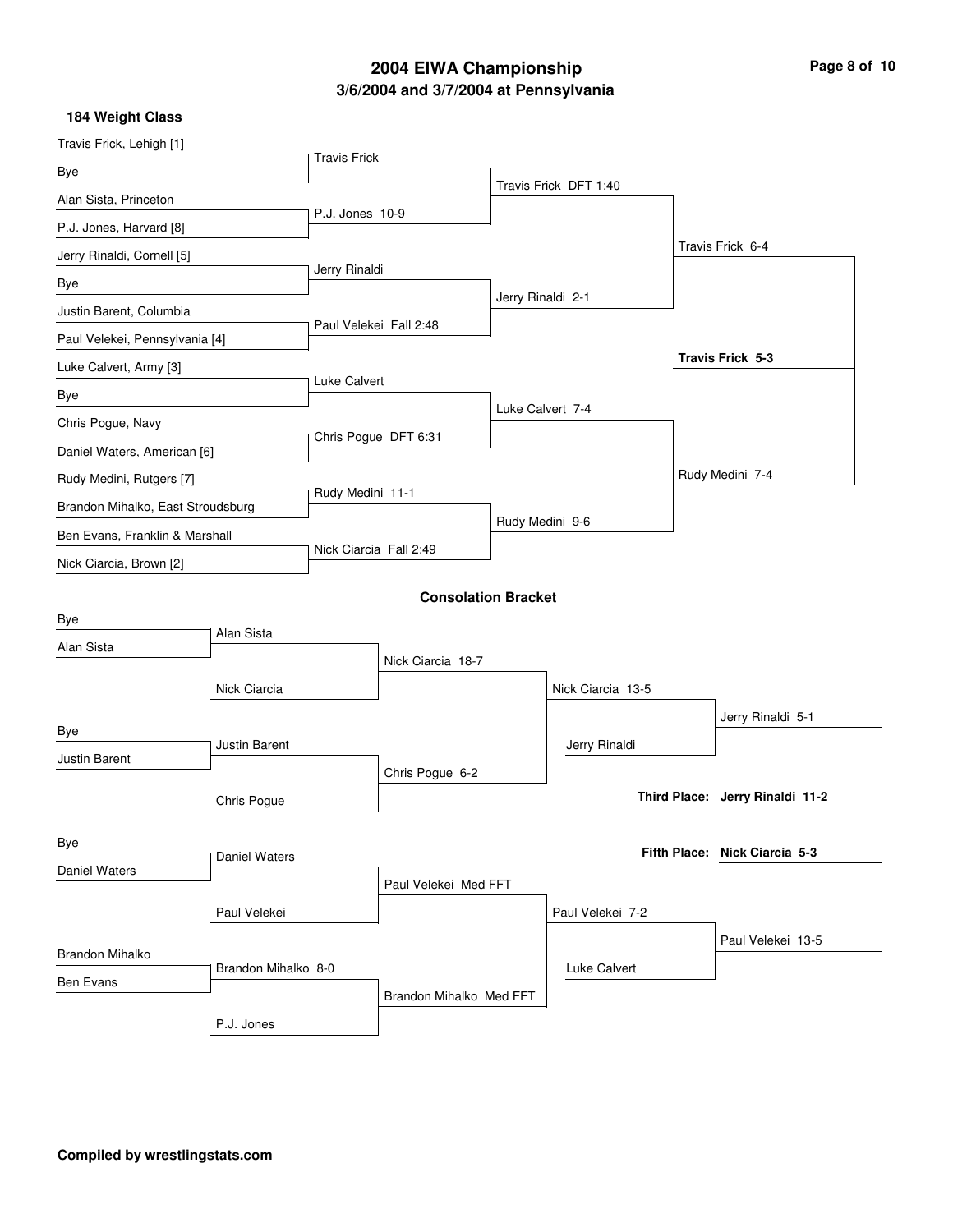# **3/6/2004 and 3/7/2004 at Pennsylvania 2004 EIWA Championship Page 9 of 10**

| Matt Greenberg, Cornell [1]              |                    |                       |                              |                        |  |                              |
|------------------------------------------|--------------------|-----------------------|------------------------------|------------------------|--|------------------------------|
| Charles Deighton, East Stroudsburg       |                    |                       | Matt Greenberg TF 17-2, 7:00 |                        |  |                              |
| Bye                                      |                    |                       |                              | Matt Greenberg TF 15-0 |  |                              |
| R.P. Norley, Franklin & Marshall [8]     |                    | R.P. Norley           |                              |                        |  |                              |
| Thayer Paxton, Navy [5]                  |                    |                       |                              |                        |  | Matt Greenberg 3-2           |
| Jake Butler, Princeton                   |                    | Thayer Paxton 2-0     |                              |                        |  |                              |
| Adam Montgomery, American                |                    |                       |                              | Thayer Paxton 5-4      |  |                              |
| Reggie Lee, Harvard [4]                  |                    | Reggie Lee Fall 2:47  |                              |                        |  |                              |
| Matt Cassidy, Lehigh [3]                 |                    |                       |                              |                        |  | Matt Greenberg 3-2           |
| Peter Mosley, Brown                      |                    | Matt Cassidy 14-3     |                              |                        |  |                              |
| Bye                                      |                    |                       |                              | Matt Cassidy 5-4       |  |                              |
| Todd Wisman, Army [6]                    |                    | <b>Todd Wisman</b>    |                              |                        |  |                              |
| John Foscolo, Rutgers [7]                |                    |                       |                              |                        |  | Marcus Schontube 9-5         |
| Bye                                      | John Foscolo       |                       |                              |                        |  |                              |
| John Grando, Columbia                    |                    | Marcus Schontube 13-0 |                              | Marcus Schontube 5-1   |  |                              |
| Marcus Schontube, Pennsylvania [2]       |                    |                       |                              |                        |  |                              |
|                                          |                    |                       | <b>Consolation Bracket</b>   |                        |  |                              |
| Charles Deighton                         |                    |                       |                              |                        |  |                              |
| Bye                                      | Charles Deighton   |                       |                              |                        |  |                              |
|                                          |                    |                       | John Foscolo 5-3             |                        |  |                              |
|                                          | John Foscolo       |                       |                              | Jake Butler 10-3       |  |                              |
| Jake Butler                              |                    |                       |                              |                        |  | Thayer Paxton 6-2            |
| Jake Butler Fall 1:39<br>Adam Montgomery |                    |                       |                              | Thayer Paxton          |  |                              |
|                                          |                    |                       | Jake Butler 7-3              |                        |  |                              |
|                                          | <b>Todd Wisman</b> |                       |                              |                        |  | Third Place: Reggie Lee 7-4  |
| Peter Mosley                             |                    |                       |                              |                        |  |                              |
| Bye                                      | Peter Mosley       |                       |                              |                        |  | Fifth Place: Jake Butler 5-3 |
|                                          |                    |                       | Reggie Lee 2-1               |                        |  |                              |
|                                          | Reggie Lee         |                       |                              | Reggie Lee 17-6        |  |                              |
| Bye                                      |                    |                       |                              |                        |  | Reggie Lee 5-2               |
| John Grando<br>John Grando               |                    |                       |                              | <b>Matt Cassidy</b>    |  |                              |
|                                          |                    |                       | R.P. Norley 4-2              |                        |  |                              |
|                                          | R.P. Norley        |                       |                              |                        |  |                              |